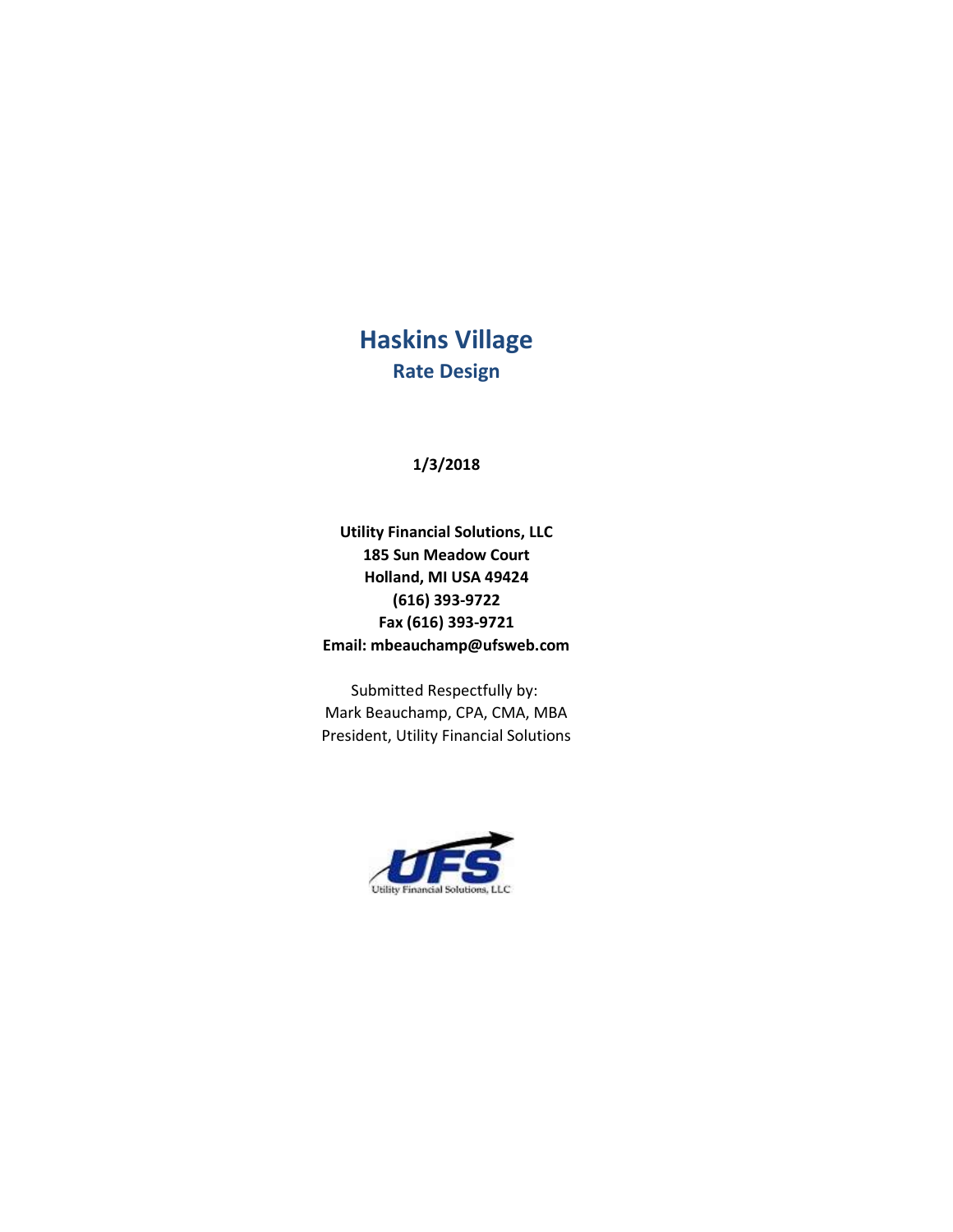# Haskins Village Rate Design Table of Contents

#### Page

| Rate Design Summary       |    |
|---------------------------|----|
| Proposed Schedule A Rates |    |
| Proposed Schedule B Rates | 6. |
| Proposed Schedule C Rates |    |

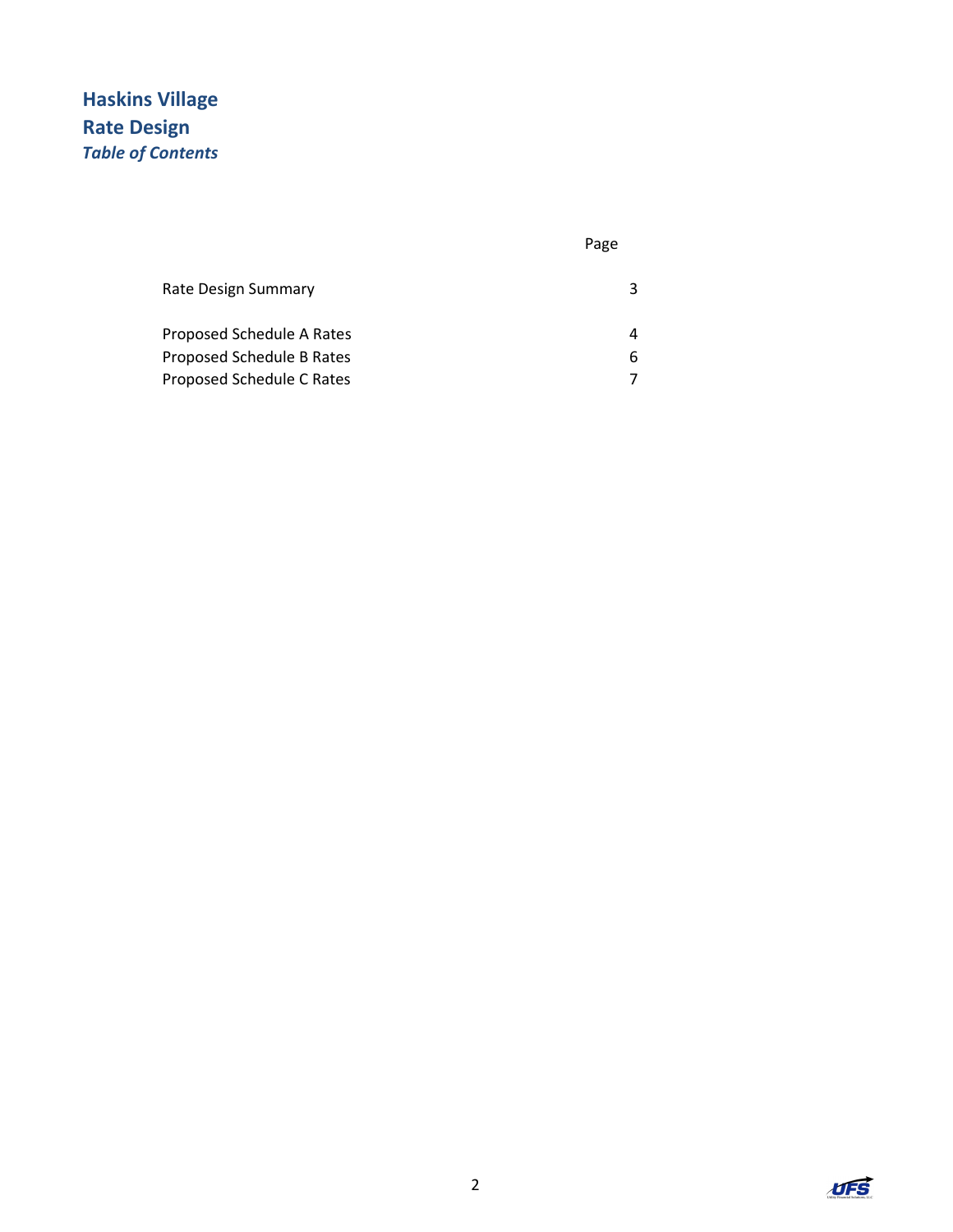|                       |          |                       | Projected             |   | Projected             |  | Projected      |            |                             |               |
|-----------------------|----------|-----------------------|-----------------------|---|-----------------------|--|----------------|------------|-----------------------------|---------------|
|                       |          | Projected             | <b>Revenues Under</b> |   | Revenues Under        |  | Revenues Under | Projected  | Projected                   | Projected     |
|                       |          | <b>Revenues Under</b> | <b>Proposed Rates</b> |   | <b>Proposed Rates</b> |  | Proposed Rates | Percentage | Percentage                  | Percentage    |
| <b>Customer Class</b> |          | <b>Current Rates</b>  | Year 1                |   | Year 2                |  | Year 3         |            | Change Year 1 Change Year 2 | Change Year 3 |
| Schedule A            |          | 468.882 \$            | 487.638               | S | 507.143 \$            |  | 527.429        | 4.00%      | 4.00%                       | 4.00%         |
| Schedule B            |          | 86,809                | 88,171                |   | 89,662                |  | 91,141         | 1.57%      | 1.69%                       | 1.65%         |
| Schedule C            |          | 45.482                | 46.196                |   | 46.977                |  | 47.752         | 1.57%      | 1.69%                       | 1.65%         |
|                       | Totals S | 601.173               | 622.005               |   | 643.783               |  | 666.322        | 3.47%      | 3.50%                       | 3.50%         |

3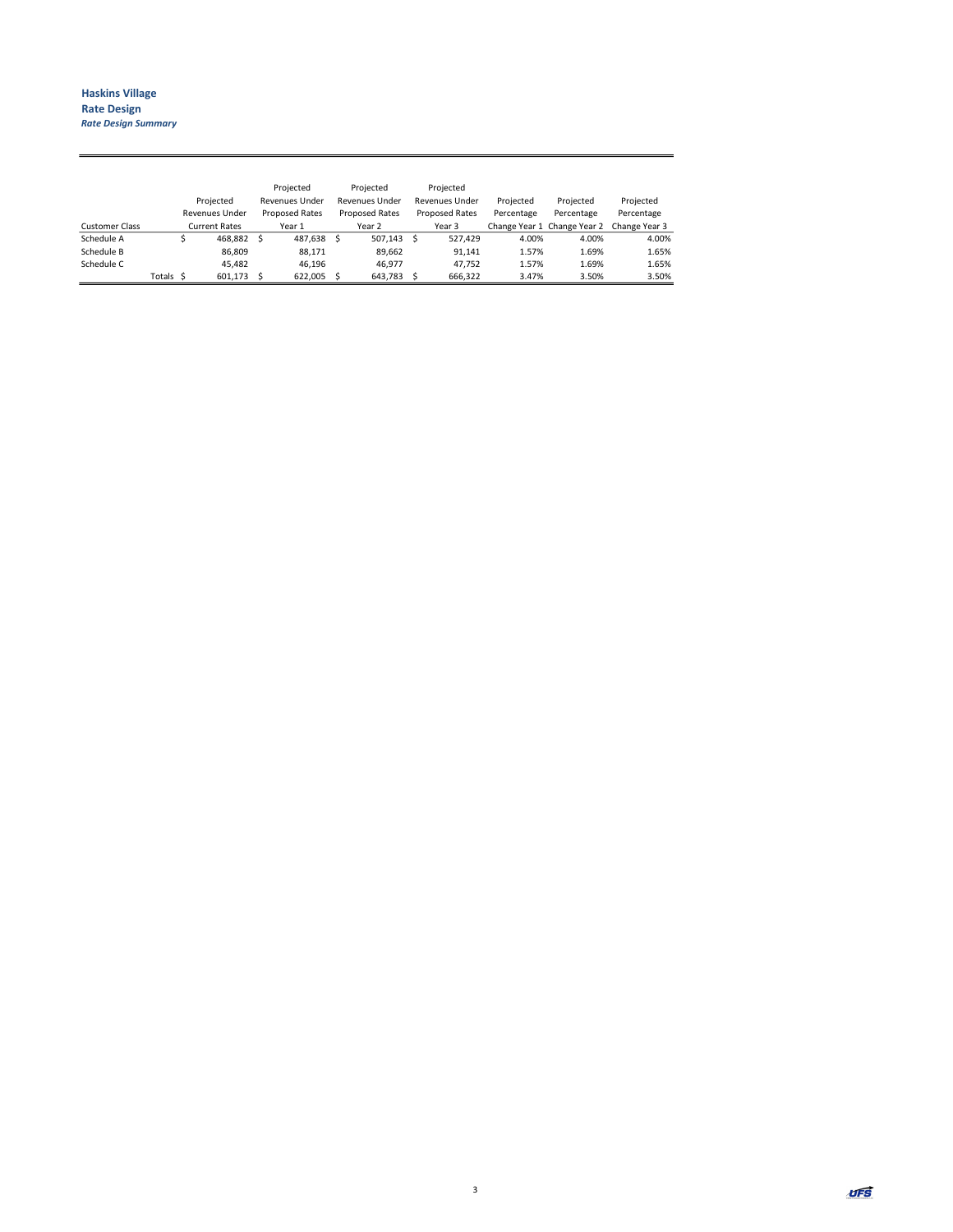### Haskins Village Rate Design Proposed Schedule A Rates



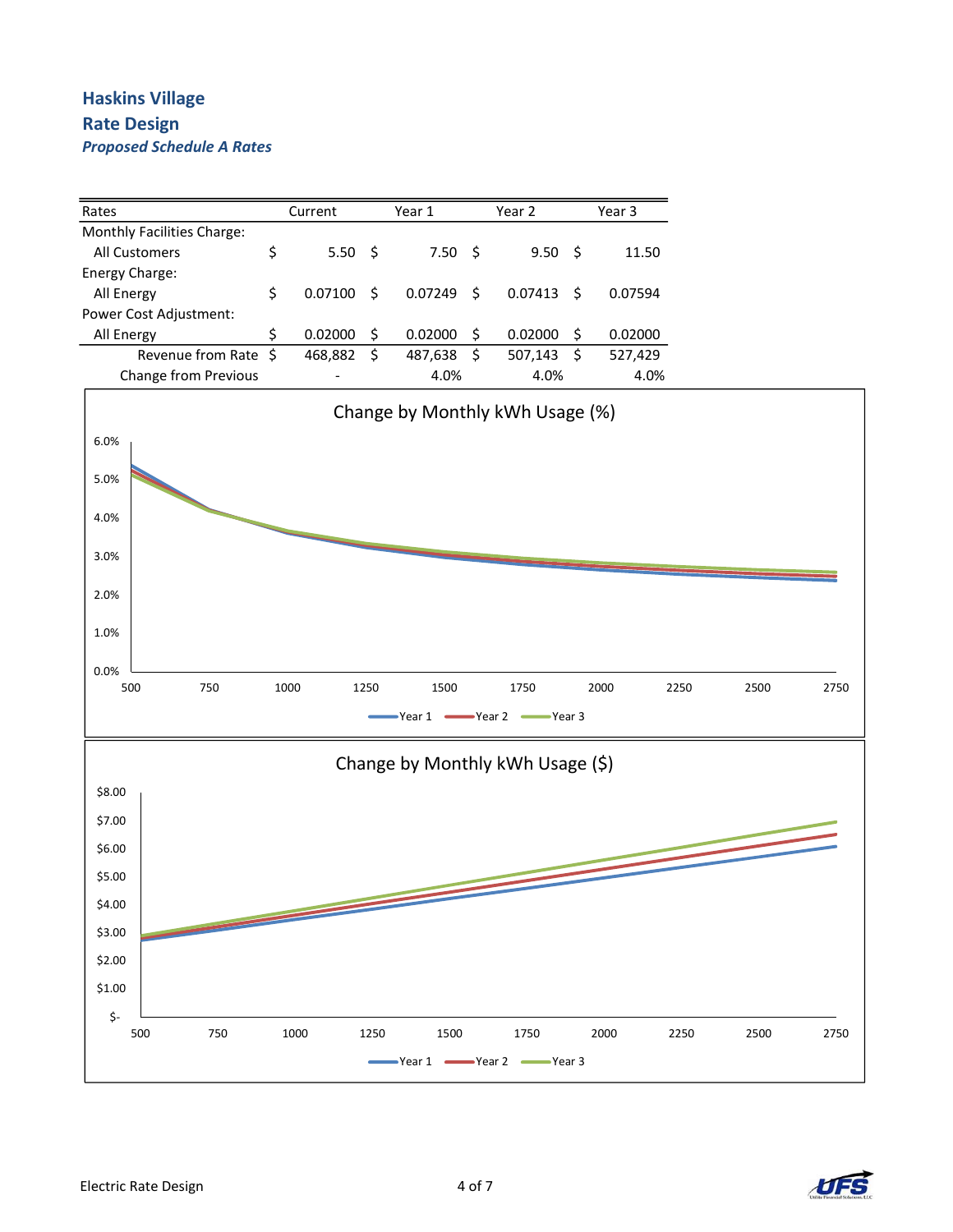## Haskins Village Rate Design Proposed Schedule A Rates

۰

| Monthly Bill By Energy Usage |      |     |            |           |        |    |           |           |        |  |  |  |
|------------------------------|------|-----|------------|-----------|--------|----|-----------|-----------|--------|--|--|--|
| All Energy                   |      |     | Current \$ | Year 1 \$ |        |    | Year 2 \$ | Year 3 \$ |        |  |  |  |
|                              | 500  | -\$ | 51.00      | Ś         | 53.74  | \$ | 56.57     | \$        | 59.47  |  |  |  |
|                              | 750  | -\$ | 73.75      | Ś         | 76.87  | \$ | 80.10     | \$        | 83.45  |  |  |  |
|                              | 1000 | -S  | 96.50      | \$        | 99.99  | \$ | 103.63    | Ś         | 107.44 |  |  |  |
|                              | 1250 | - S | 119.25     | Ŝ         | 123.11 | \$ | 127.16    | \$        | 131.42 |  |  |  |
|                              | 1500 | - S | 142.00     | Ŝ         | 146.23 | \$ | 150.70    | S         | 155.40 |  |  |  |
|                              | 1750 | - S | 164.75     | Ŝ         | 169.35 | \$ | 174.23    | S         | 179.39 |  |  |  |
|                              | 2000 | - S | 187.50     | Ś         | 192.47 | \$ | 197.76    | \$        | 203.37 |  |  |  |
|                              | 2250 | -\$ | 210.25     | Ś         | 215.60 | \$ | 221.29    | \$        | 227.36 |  |  |  |
|                              | 2500 | Ŝ.  | 233.00     | Ś         | 238.72 | \$ | 244.83    | \$        | 251.34 |  |  |  |
|                              | 2750 | - S | 255.75     | \$        | 261.84 | \$ | 268.36    | \$        | 275.32 |  |  |  |

| Monthly % Change by Energy Usage |        |        |        |  |  |  |  |  |  |
|----------------------------------|--------|--------|--------|--|--|--|--|--|--|
| All Energy                       | Year 1 | Year 2 | Year 3 |  |  |  |  |  |  |
| 500                              | 5.4%   | 5.3%   | 5.1%   |  |  |  |  |  |  |
| 750                              | 4.2%   | 4.2%   | 4.2%   |  |  |  |  |  |  |
| 1000                             | 3.6%   | 3.6%   | 3.7%   |  |  |  |  |  |  |
| 1250                             | 3.2%   | 3.3%   | 3.3%   |  |  |  |  |  |  |
| 1500                             | 3.0%   | 3.1%   | 3.1%   |  |  |  |  |  |  |
| 1750                             | 2.8%   | 2.9%   | 3.0%   |  |  |  |  |  |  |
| 2000                             | 2.7%   | 2.7%   | 2.8%   |  |  |  |  |  |  |
| 2250                             | 2.5%   | 2.6%   | 2.7%   |  |  |  |  |  |  |
| 2500                             | 2.5%   | 2.6%   | 2.7%   |  |  |  |  |  |  |
| 2750                             | 2.4%   | 2.5%   | 2.6%   |  |  |  |  |  |  |

| Monthly \$ Change by Energy Usage |            |     |        |            |
|-----------------------------------|------------|-----|--------|------------|
| All Energy                        | Year 1     |     | Year 2 | Year 3     |
| 500                               | \$<br>2.74 | -\$ | 2.82   | \$<br>2.90 |
| 750                               | \$<br>3.12 | \$  | 3.23   | \$<br>3.35 |
| 1000                              | \$<br>3.49 | \$  | 3.64   | \$<br>3.81 |
| 1250                              | \$<br>3.86 | -\$ | 4.05   | \$<br>4.26 |
| 1500                              | \$<br>4.23 | -\$ | 4.46   | \$<br>4.71 |
| 1750                              | \$<br>4.60 | \$  | 4.88   | \$<br>5.16 |
| 2000                              | \$<br>4.97 | \$  | 5.29   | \$<br>5.61 |
| 2250                              | \$<br>5.35 | \$  | 5.70   | \$<br>6.06 |
| 2500                              | \$<br>5.72 | Ś   | 6.11   | \$<br>6.51 |
| 2750                              | 6.09       | \$  | 6.52   | \$<br>6.97 |

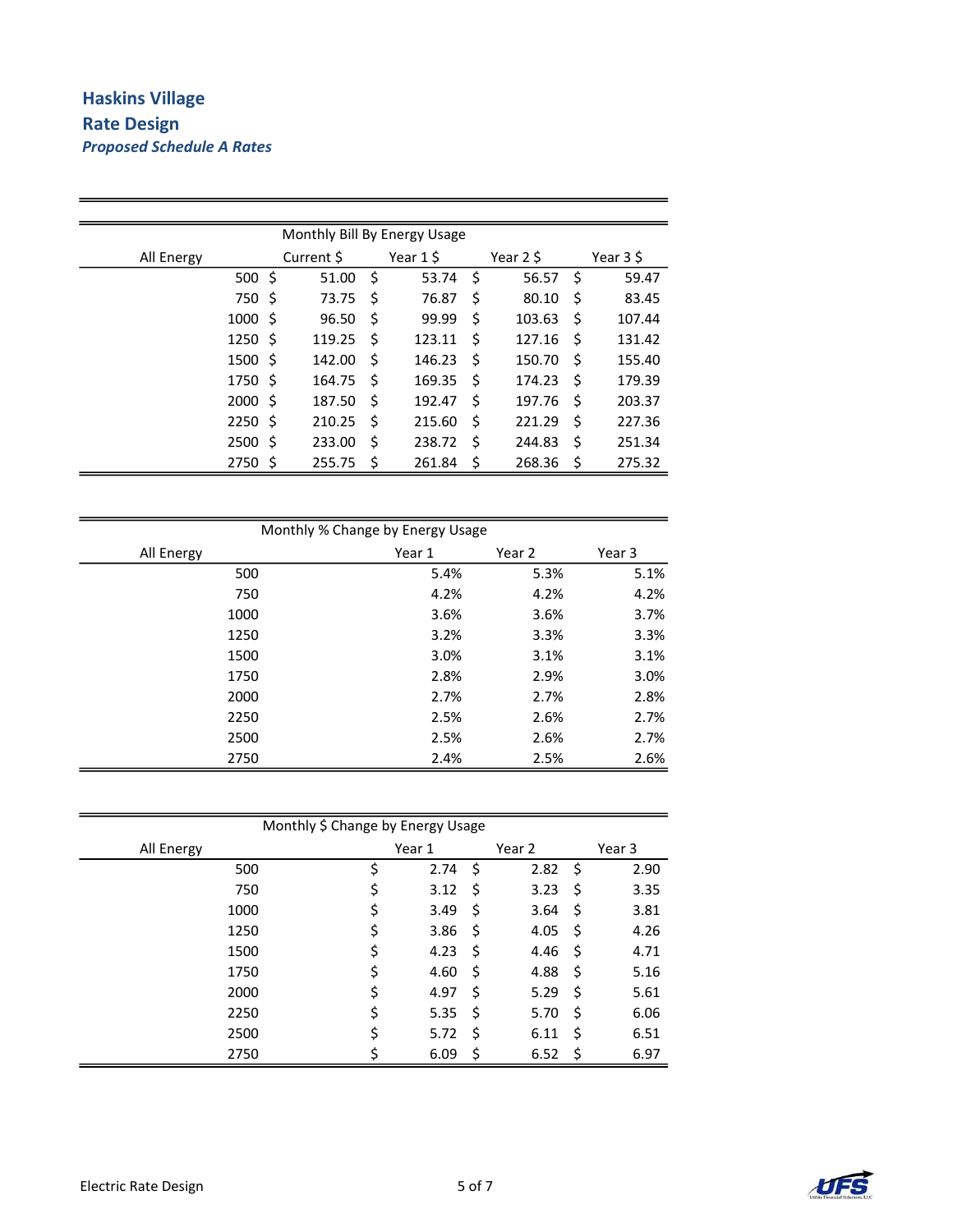#### Haskins Village Rate Design Proposed Schedule B Rates

| Rates                         |                             | Current       |     | Year 1  |    | Year 2  |    | Year 3  |
|-------------------------------|-----------------------------|---------------|-----|---------|----|---------|----|---------|
| Monthly Facilities Charge:    |                             |               |     |         |    |         |    |         |
| Monthly Charge                |                             | \$<br>25.00   | Ŝ   | 25.50   | S. | 26.00   | -S | 26.50   |
| Energy Charge:                |                             |               |     |         |    |         |    |         |
| All Energy                    |                             | \$<br>0.06700 | Ś   | 0.06338 | Ś  | 0.05992 | Ś  | 0.05646 |
| Demand Charge                 |                             |               |     |         |    |         |    |         |
| All Demand                    |                             | \$<br>5.00    | -\$ | 7.00    | S. | 9.00    | Ŝ. | 11.00   |
| <b>Power Cost Adjustment:</b> |                             |               |     |         |    |         |    |         |
| All Energy                    |                             | \$<br>0.02000 | Ś   | 0.02000 | S  | 0.02000 | Ś  | 0.02000 |
|                               | Revenue from Rate \$        | 86,809        | \$  | 88,171  | Ś  | 89,662  | Ś  | 91.141  |
|                               | <b>Change from Previous</b> |               |     | 1.6%    |    | 1.7%    |    | 1.6%    |
|                               | Revenue Goal                |               | \$  | 88,171  | Ś  | 89,662  | Ś  | 91.141  |
|                               | Cummulative Change          |               |     | 1.6%    |    | 3.3%    |    | 5.0%    |